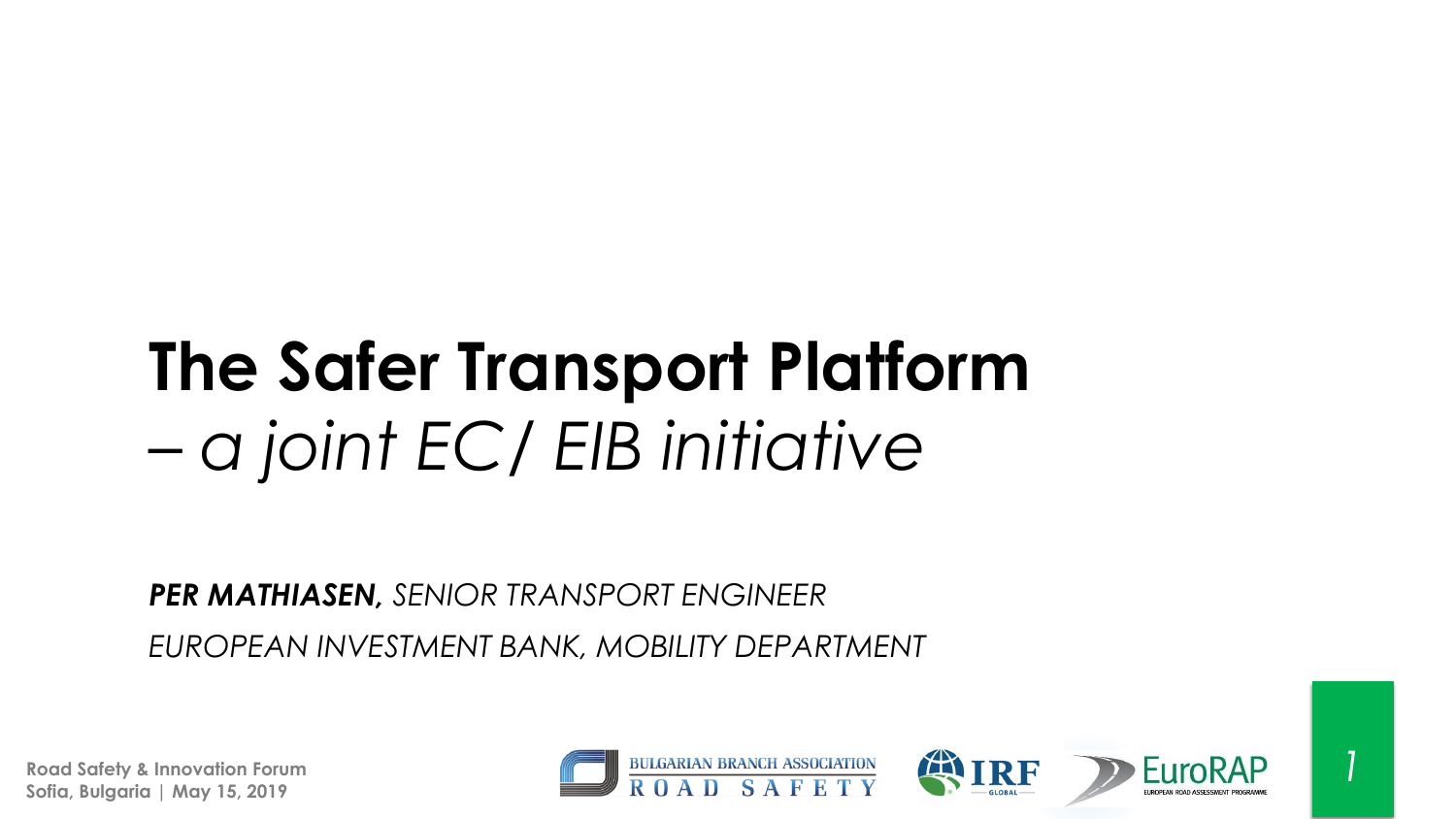## *Overview*

- *Safer Transport Platform, Road Safety Advisory*
- *Launched on 28th March 2019 in Bucharest*
- *Examples of eligible projects*

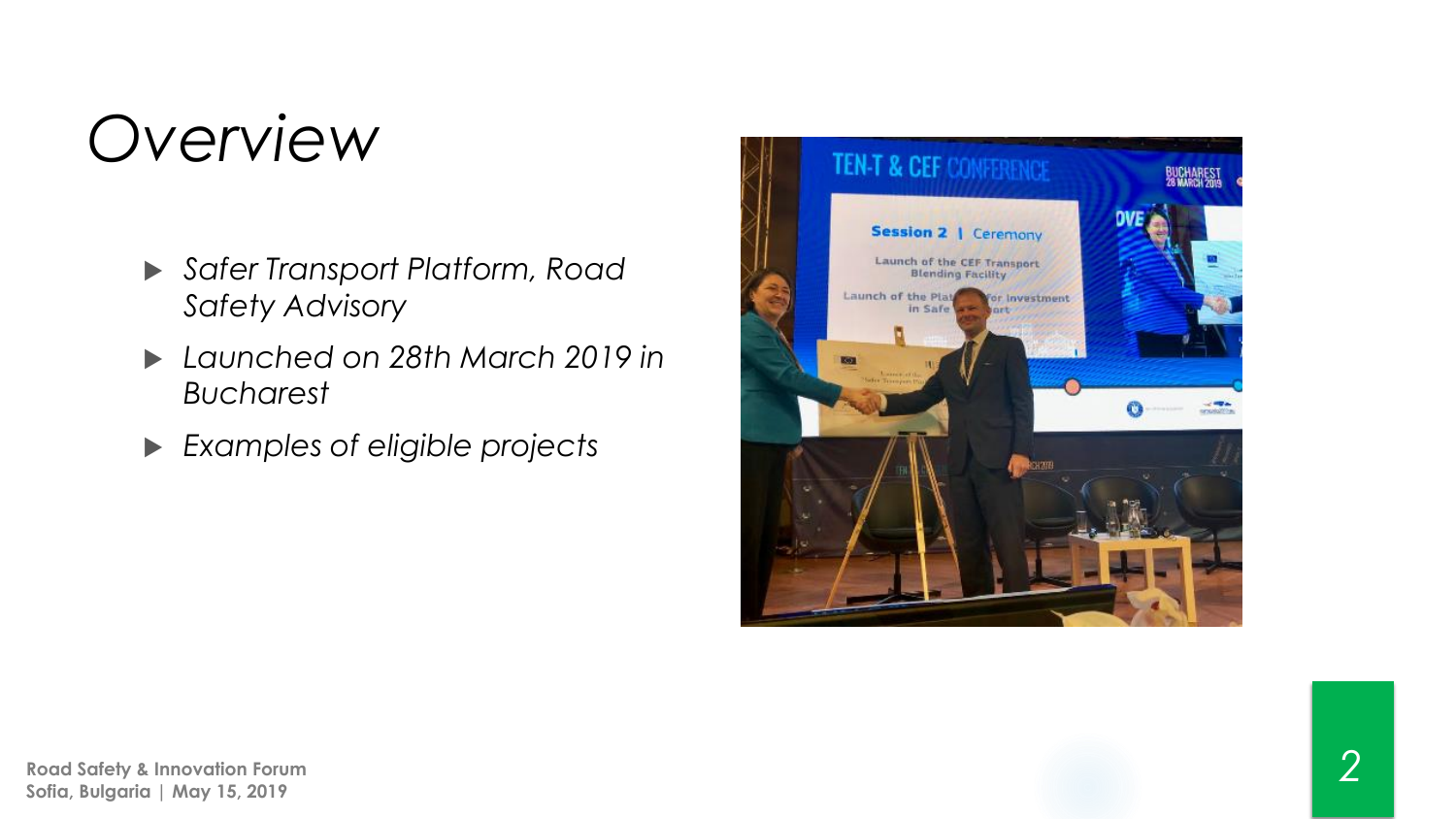# *Why a Safer Transport Platform now?*

- *The overall stagnation in road fatalities in the EU*
- *EC Strategic Action Plan on Road Safety launched in May 2018*
- *EC outline Road Safety Policy Framework 2021-2030*
- *EIB expanding its lending, blending and advisory activities in support of road transport projects with safety elements*

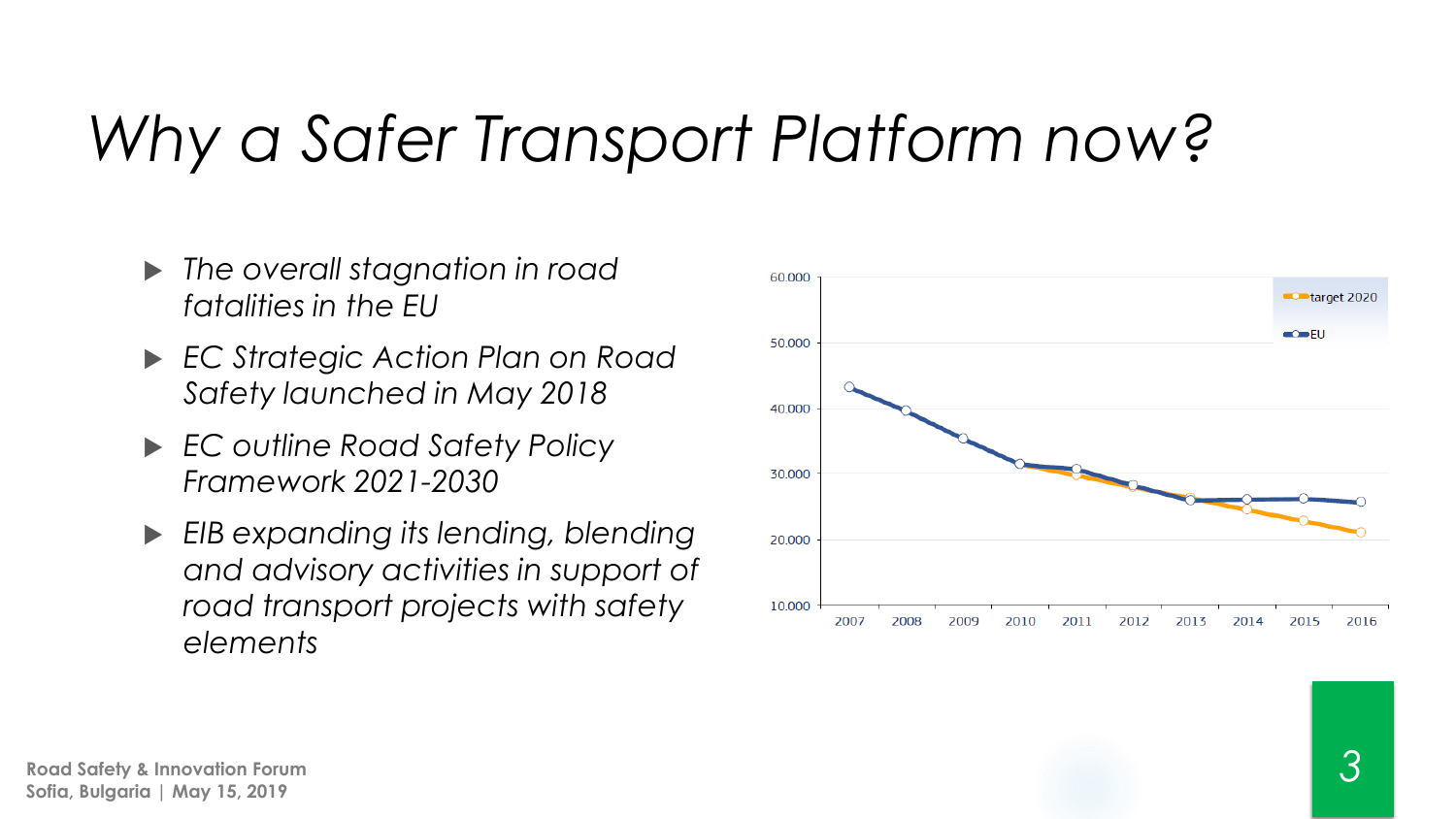### *EIB focus on safety Road infrastructure investments*

| <b>Phase</b>      | <b>Factors</b> | <b>Road user</b>                        | <b>Vehicle</b>                                        | The road                                                 |
|-------------------|----------------|-----------------------------------------|-------------------------------------------------------|----------------------------------------------------------|
| <b>Pre-crash</b>  |                | Information<br>Education<br>Enforcement | <b>AEB</b><br><b>ISA</b><br>Lane assist<br>Automation | ·Road design<br>$-Speed$<br>•management<br>$\bullet$ ITS |
| Crash             |                | Use of seat belts<br><b>Helmets</b>     | Airbags<br>Crash-protective<br>design                 | <i>•Forgiving roadsides</i><br><b>•Crash barriers</b>    |
| <b>Post-crash</b> |                | First aid skills<br>Access to medics    | Fire risk                                             | <b>Rescue facilities</b><br>Access to crash sites        |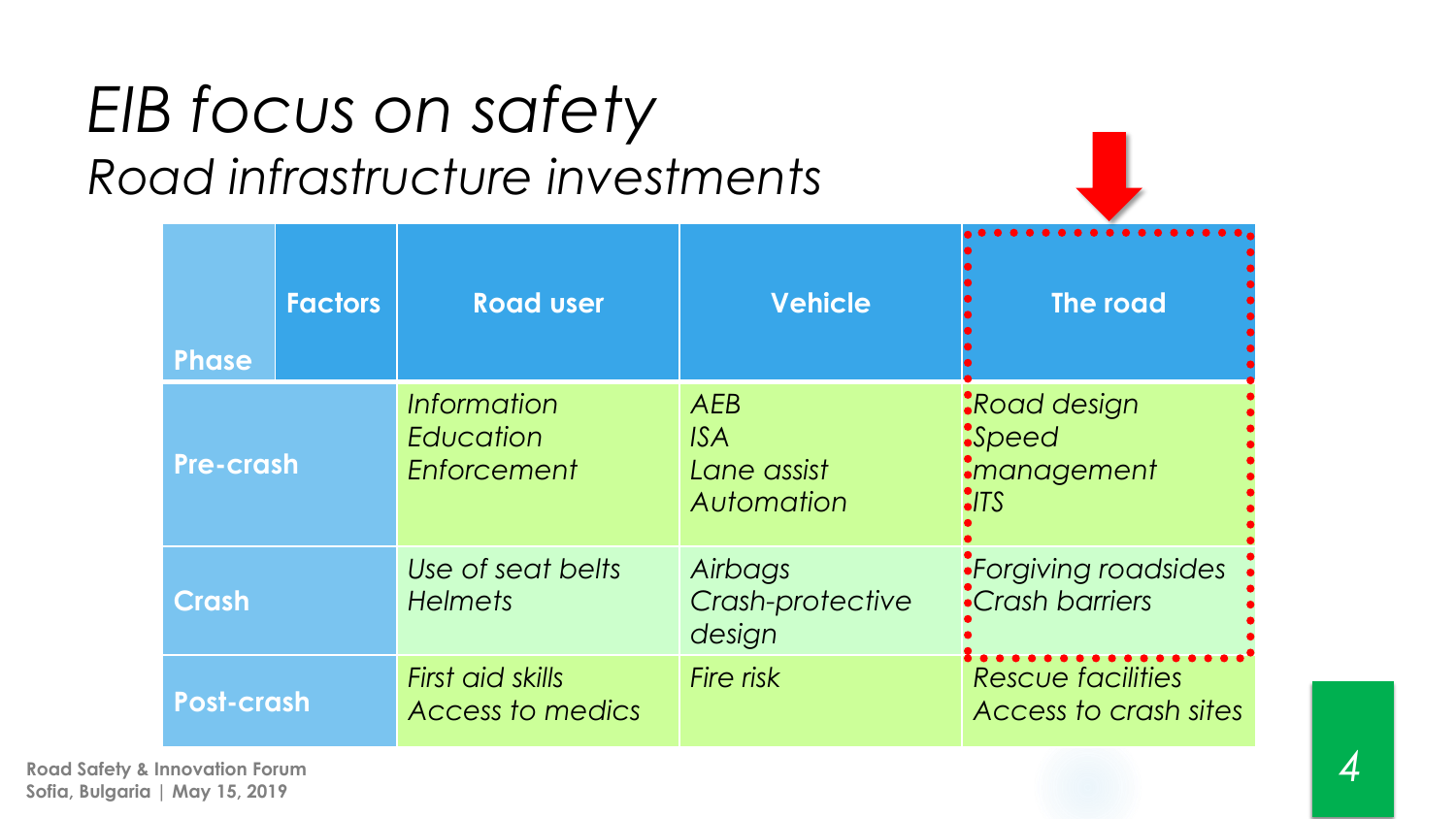#### **What is it?**

*Gateway to advisory services - a webpage*

#### **What does it offer?**

- *Guidance and support to promoters*
- *Help to access sources of funding*

#### **Who can seek support?**

*Public and private promoters*

**Road Safety & Innovation Forum Sofia, Bulgaria | May 15, 2019**

Do you have a project?

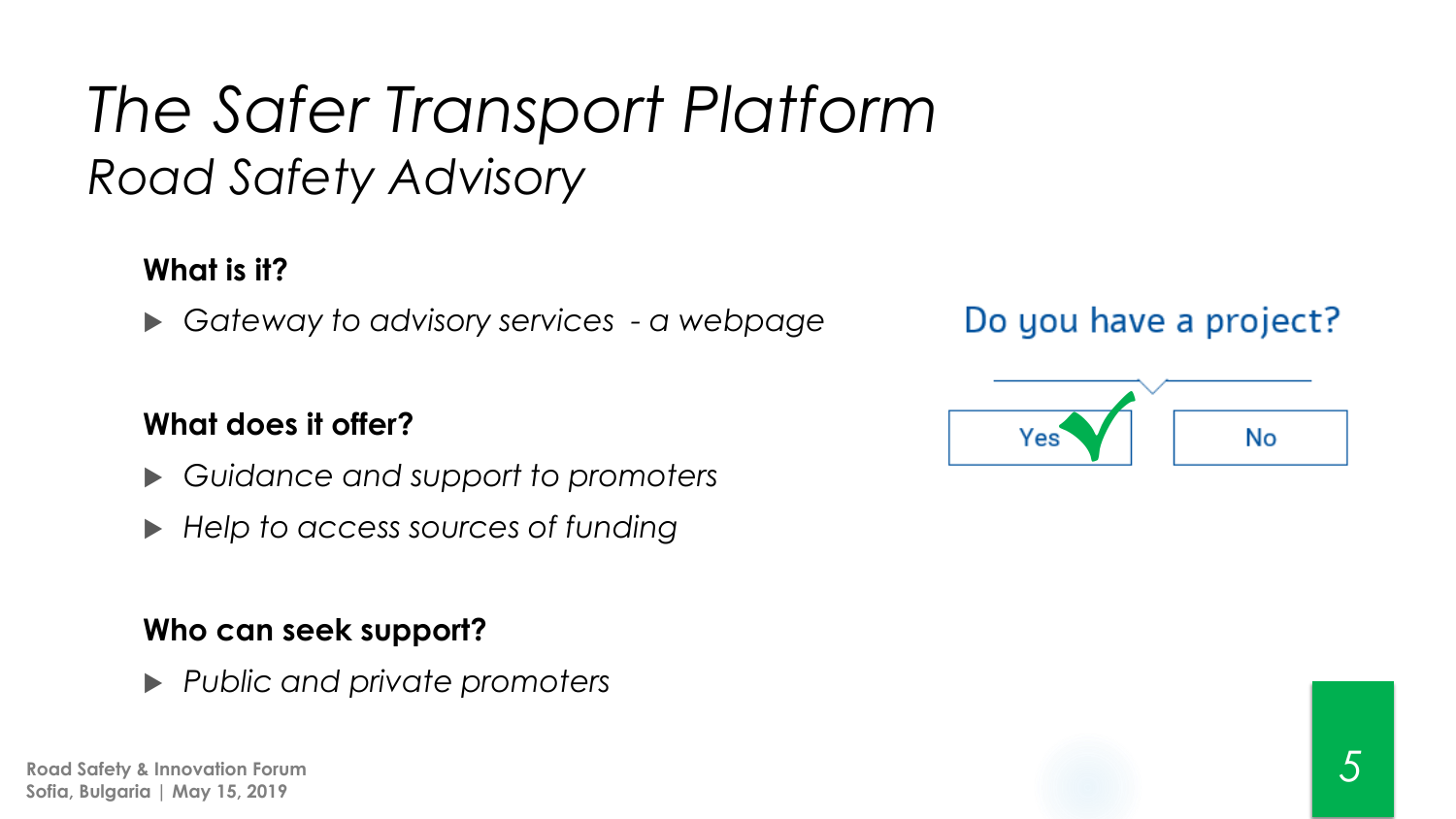#### **What kind of projects?**

- *Road accident reductions as a main objective*
- *Can be justified by expected safety impacts*
- *Well-defined in terms of scope, timeline, costs, outputs, expected impacts, and organization*
- *Falls within the categories*
- *Infrastructure & equipment*
- *Rolling stock*
- *Research & Development*

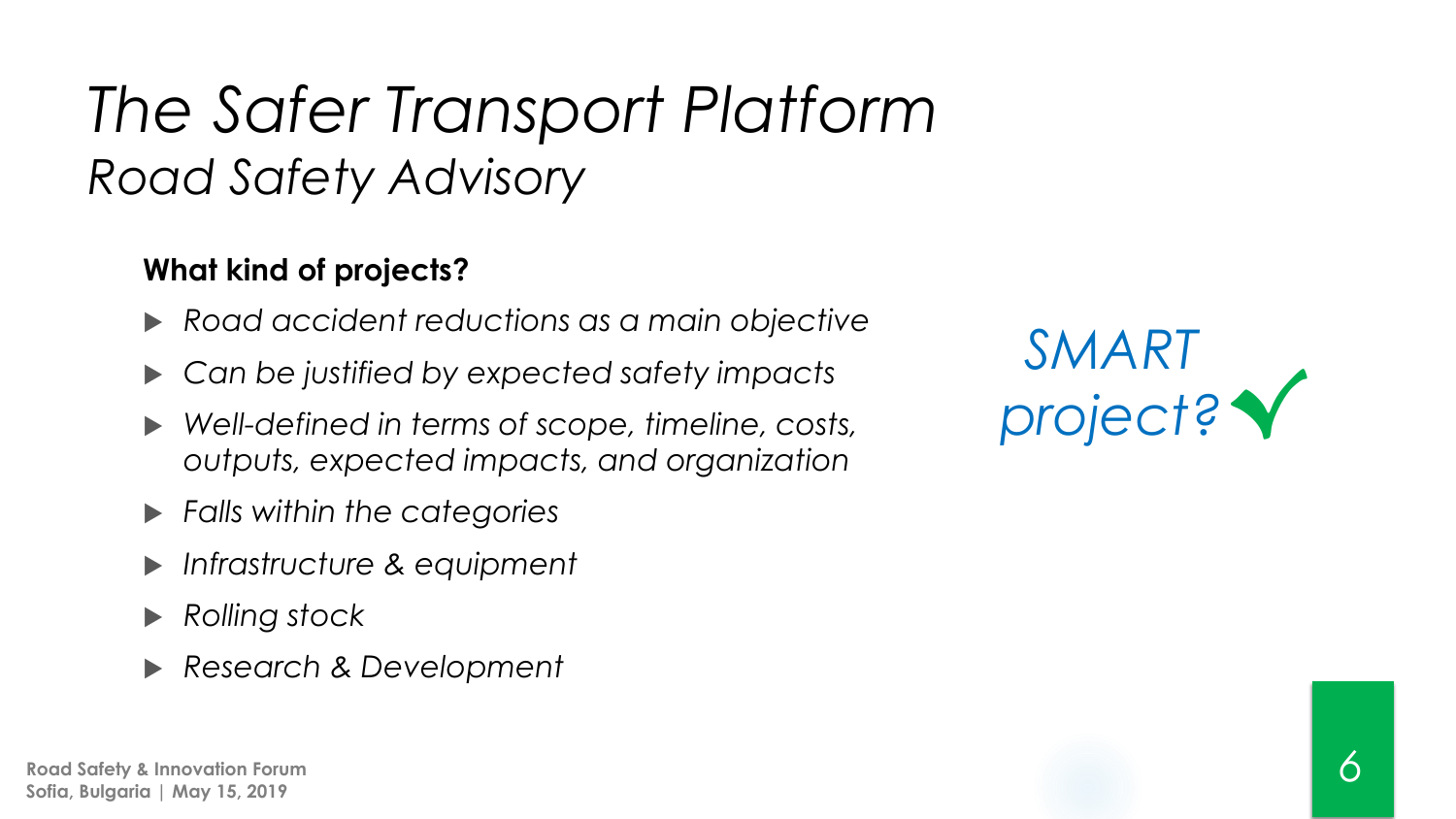#### *What guidance and support exactly?*

- *Help to define and mature a project (free TA)*
- *Appraisal of projects eligible for EIB financing*
- *Coordinate with existing funding and financing facilities*

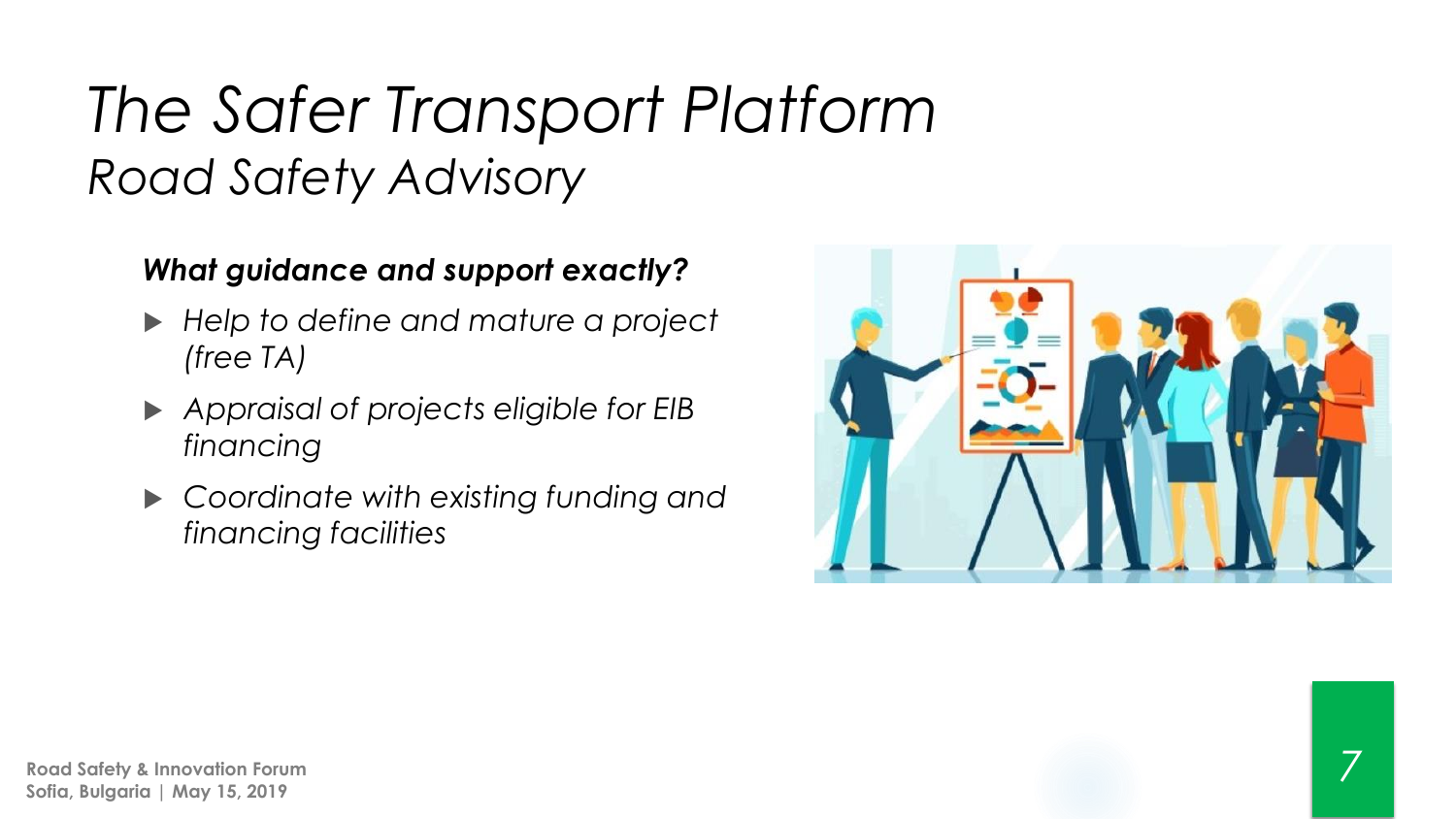#### *The Safer Transport Platform hosted by the European Investment Advisory Hub*



**Road Safety & Innovation Forum Sofia, Bulgaria | May 15, 2019**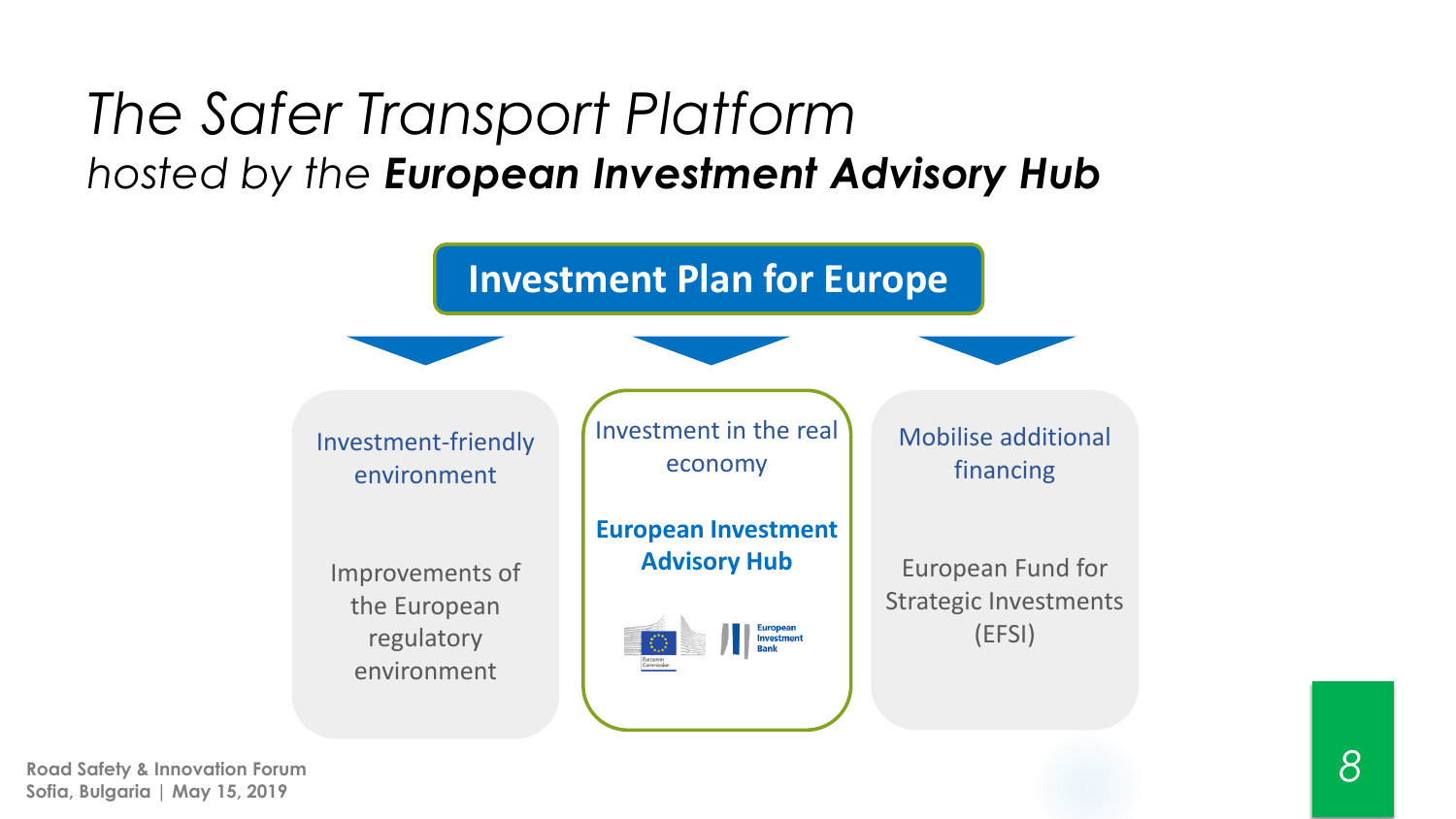- *Urban road safety and public transport projects*
- *Regional road safety and rehabilitation projects*
- *Intelligent Transport Systems*





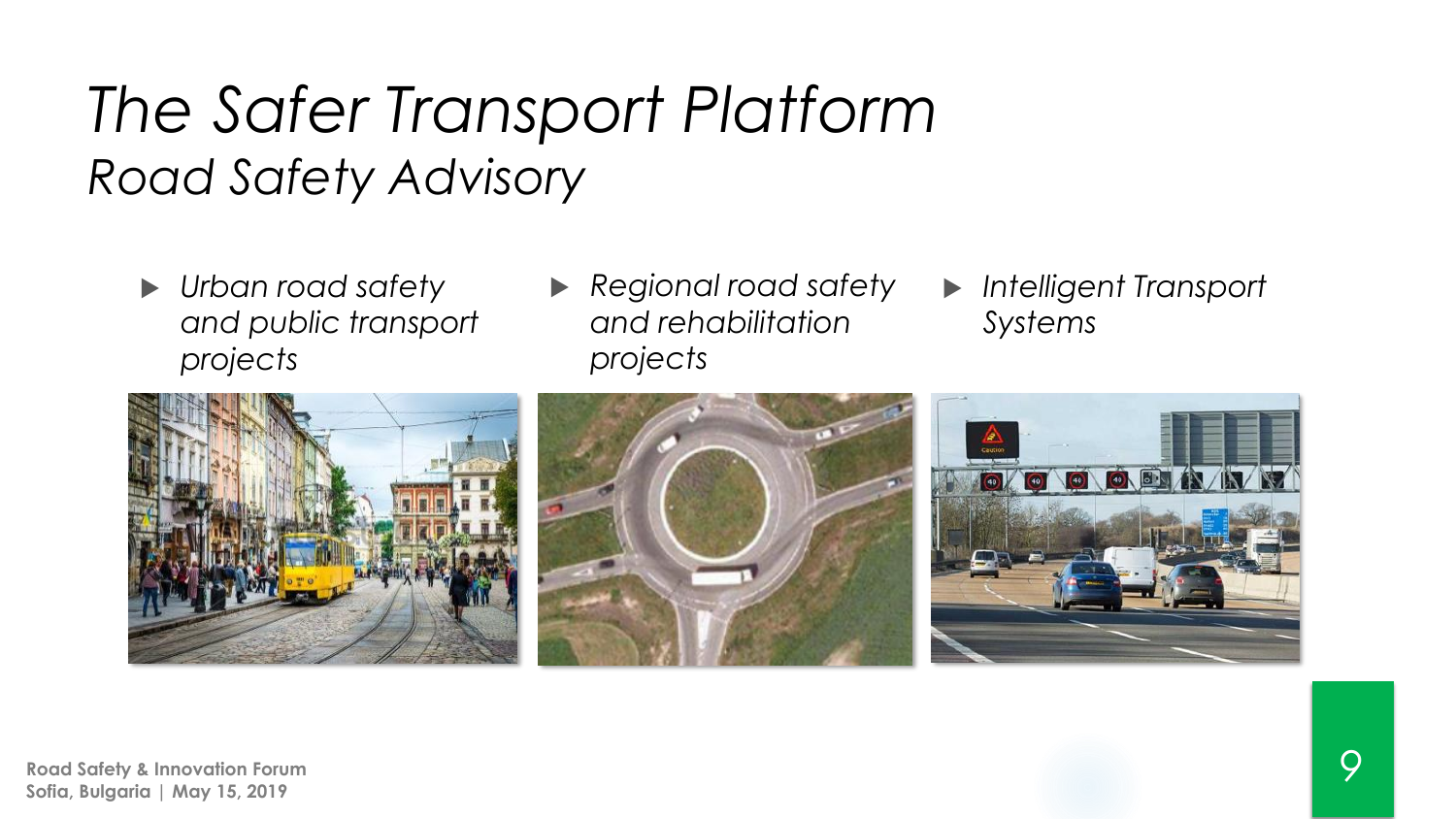| <b>Activity</b>    | 2019 | 2020 |
|--------------------|------|------|
| Website<br>open    |      |      |
| 'Road<br>shows'    |      |      |
| Market<br>analysis |      |      |
| TA support         |      |      |

**Road Safety & Innovation Forum Sofia, Bulgaria | May 15, 2019**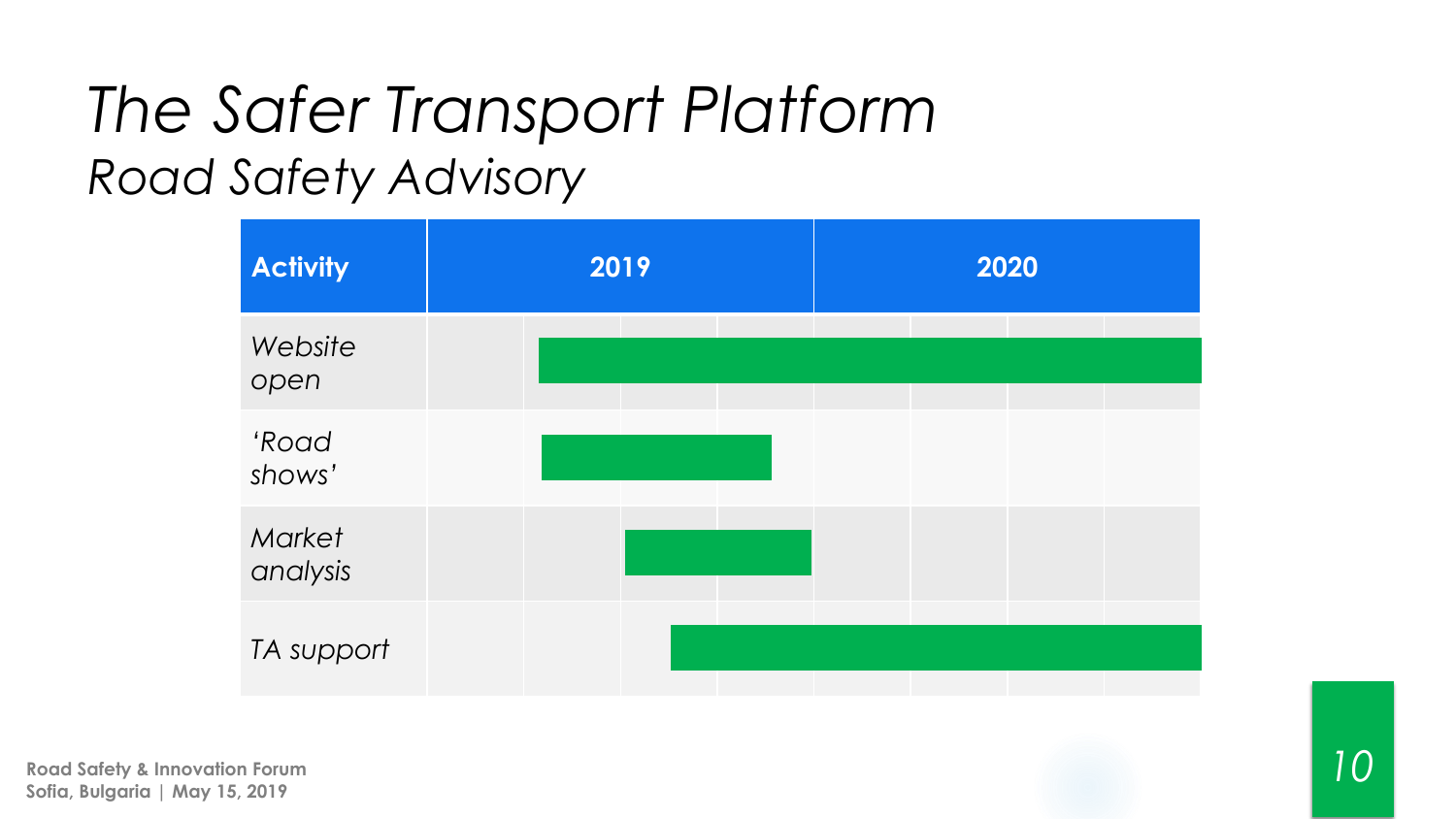### *Examples of eligible projects Greece Road Rehabilitation and Safety Programme*

- *Low-cost investments at 7000 blackspots*
- *Part of action plan for road safety on national and regional roads*
- *43 standard solutions, 60 packages of schemes*
- *Economic feasibility study to check relevance and cost-effectiveness*

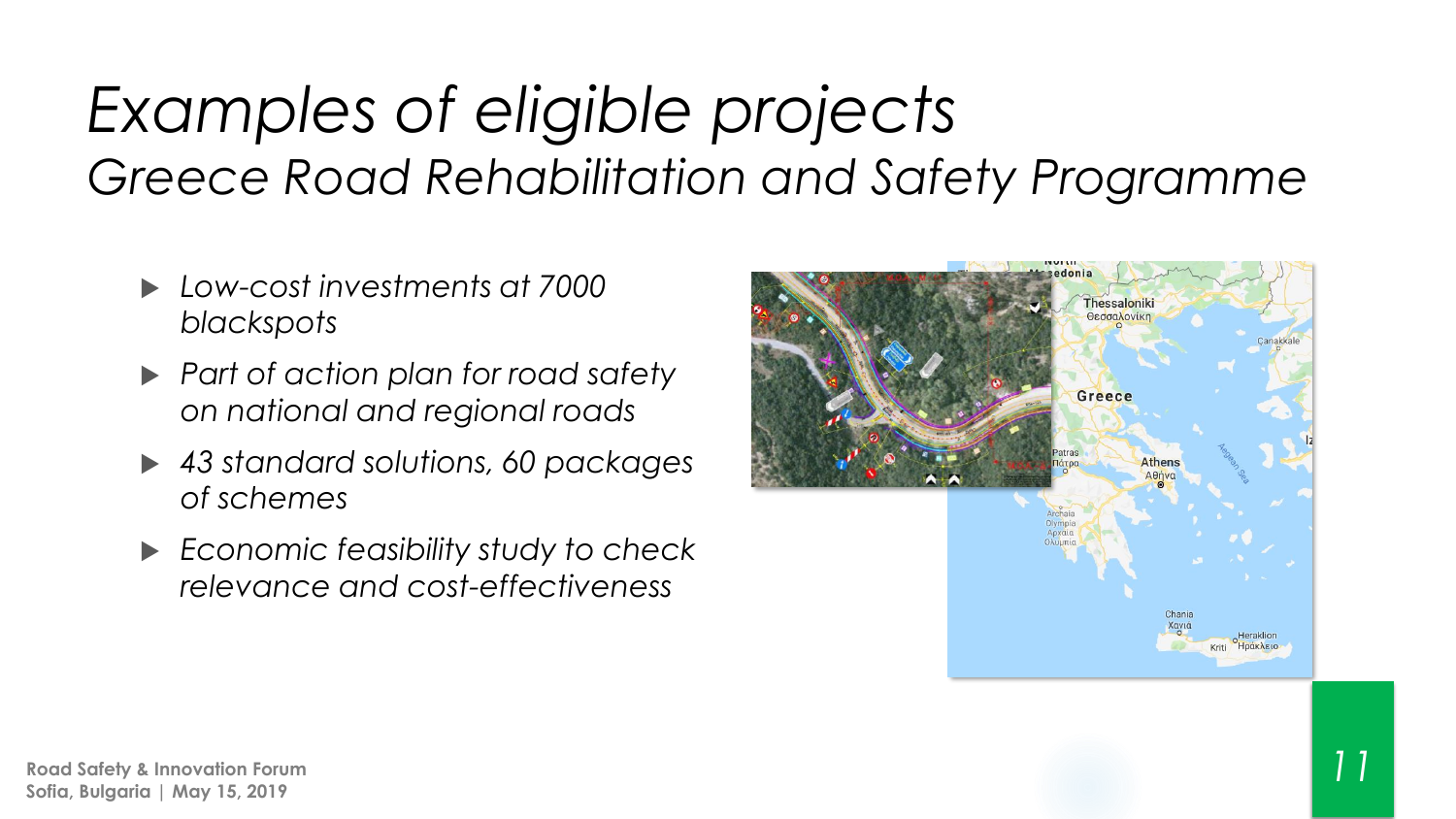### *Examples of eligible projects Lebanon Roads & Employment Project*

- *Rehabilitation and safety improvements on 900 km national and regional roads*
- *Based on iRAP survey of safety and maintenance needs*
- *Economic feasibility study to check relevance and cost-effectiveness*

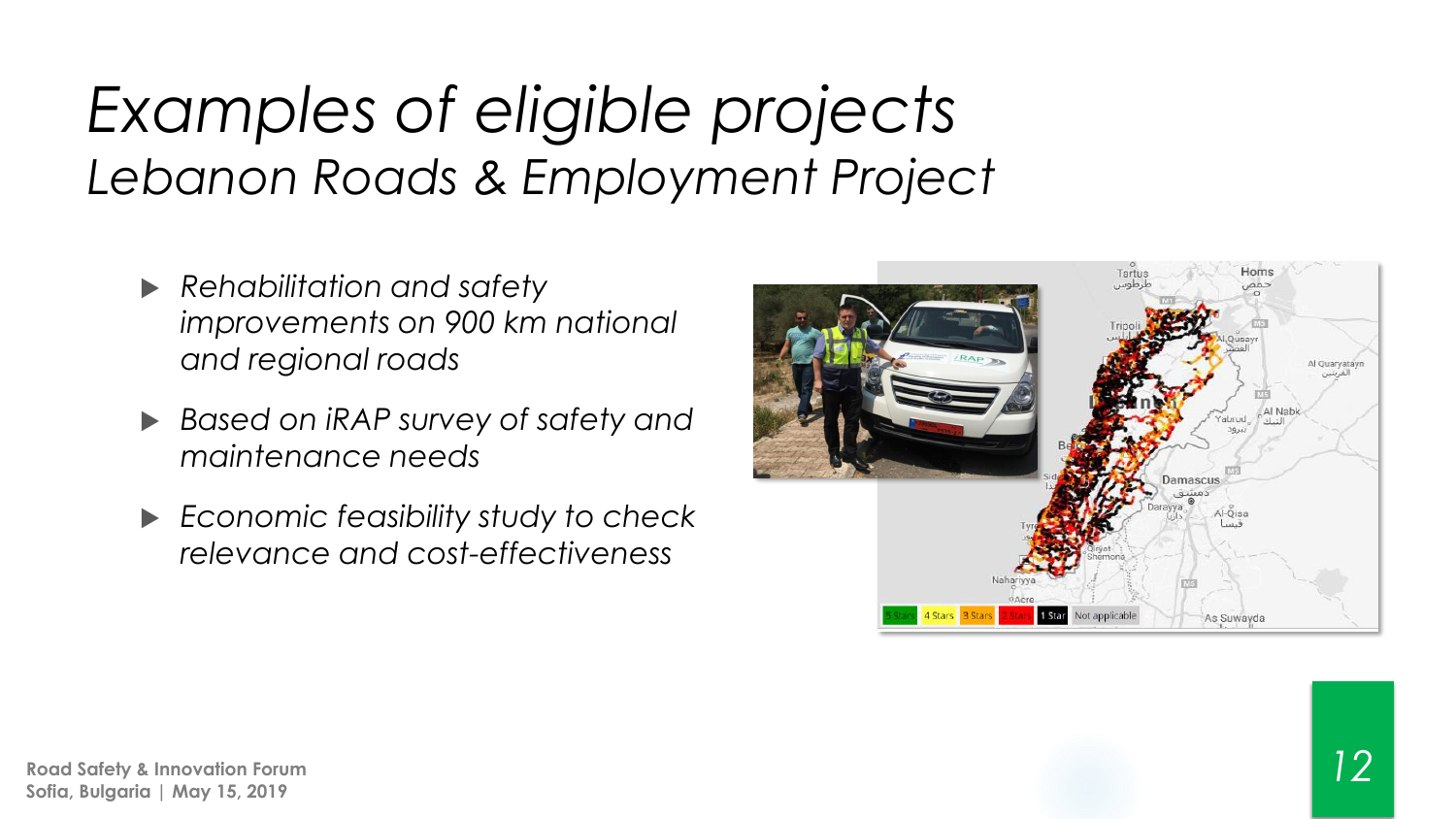### *Examples of eligible projects Ukraine Urban Road Safety Project*

- *Framework loan with the 5 biggest cities in Ukraine*
- *8 categories of safety schemes*
- *Includes also facilities for pedestrians and cyclists and better access to public transport*
- *ITS to support better and safer traffic management in cities*